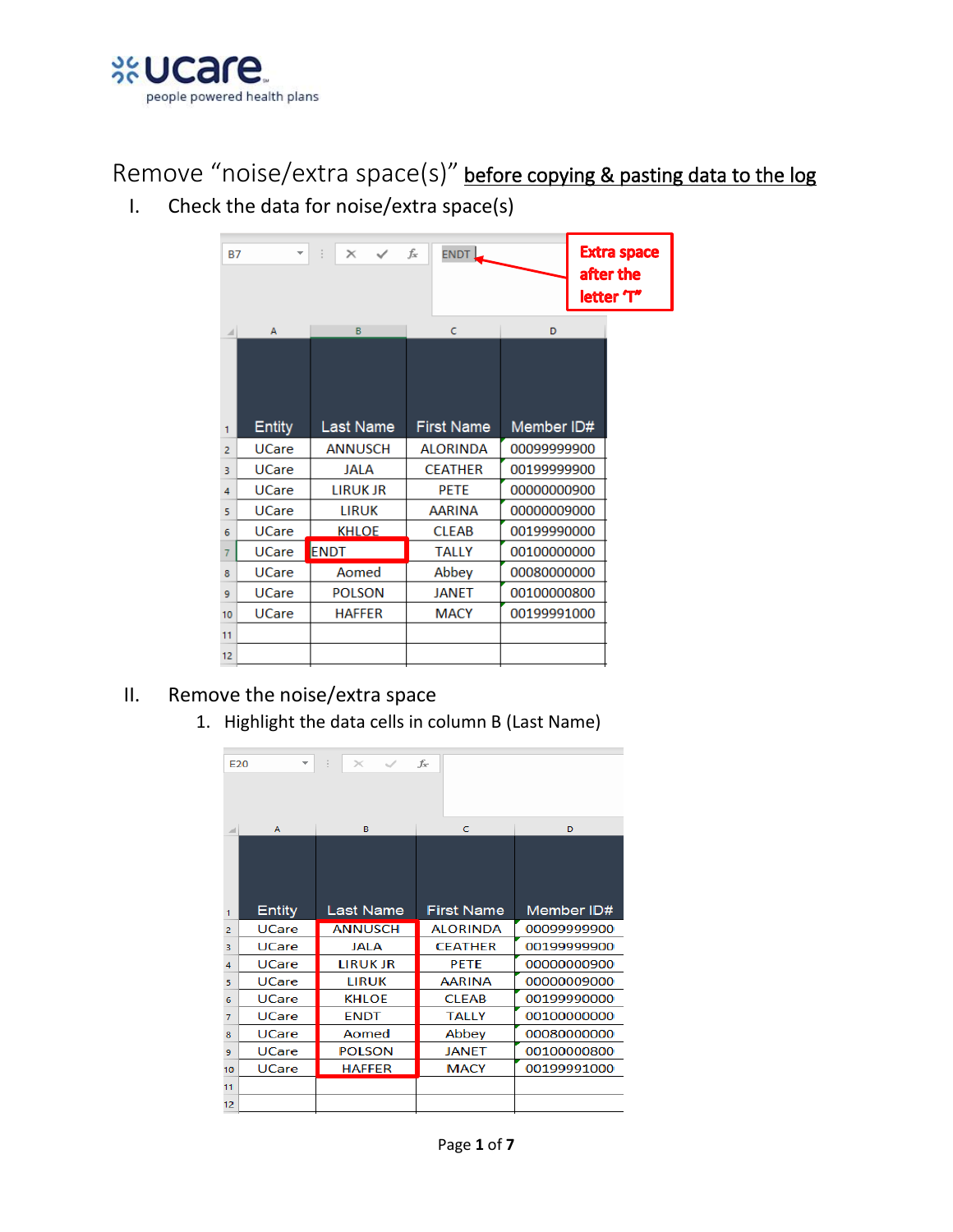

- 2. Select Data icon
- 3. Select Text to Columns icon
- 4. The Convert Text to Columns Wizard Step 1 or 3 appears
- 5. Select "Delimited" radio button, if not selected
- 6. Click "Next" button

| File<br>Get<br>Data<br><b>B2</b>          | Home<br>From Text/CSV<br><b>A</b> From Web | Insert<br><b>目</b> From Table/Range<br>Get & Transform Data | Page Layout<br>Formulas<br>Recent Sources<br><b>A</b> Existing Connections<br>fx<br><b>ANNUSCH</b> | Data<br>Queries & Connections<br><sup>E:</sup> Properties<br>Refresh<br>R, Edit Links<br>$All -$<br>Queries & Connections | Review         | View                                         | Help<br>血<br>Stocks | Inquire<br>Geography $\sqrt{\frac{1}{x}}$<br>Data Types | Ω<br>Search<br>$\left  \frac{Z}{A} \right $<br>$\frac{A}{Z}$<br>Sort<br>$rac{Z}{A}$                                                                    | Filter<br>Sort & Filter | Clear<br>)ကို Reapply<br>a Advanced | 引<br>Text to<br>Columns<br>3.                     |
|-------------------------------------------|--------------------------------------------|-------------------------------------------------------------|----------------------------------------------------------------------------------------------------|---------------------------------------------------------------------------------------------------------------------------|----------------|----------------------------------------------|---------------------|---------------------------------------------------------|--------------------------------------------------------------------------------------------------------------------------------------------------------|-------------------------|-------------------------------------|---------------------------------------------------|
|                                           | $\overline{A}$                             | B                                                           | $\epsilon$                                                                                         | D                                                                                                                         |                | E                                            |                     | F                                                       | G                                                                                                                                                      |                         | н                                   |                                                   |
|                                           |                                            |                                                             |                                                                                                    |                                                                                                                           |                | Convert Text to Columns Wizard - Step 1 of 3 |                     |                                                         | Date of<br>aet Antivity                                                                                                                                | 4.                      | Date of<br>$C$ urrant               | <b>Assmt</b><br><b>Quite om</b><br>s.<br>$\times$ |
| $\mathbf{1}$                              | <b>Entity</b>                              | <b>Last Name</b><br><b>ANNUSCH</b>                          | <b>First Name</b><br><b>ALORINDA</b>                                                               | Member ID#                                                                                                                |                |                                              |                     |                                                         | The Text Wizard has determined that your data is Delimited.<br>If this is correct, choose Next, or choose the data type that best describes your data. |                         |                                     |                                                   |
| $\overline{c}$                            | <b>UCare</b><br><b>UCare</b>               | <b>JALA</b>                                                 | <b>CEATHER</b>                                                                                     | 00099999900<br>00199999900                                                                                                |                | Original data type                           |                     |                                                         |                                                                                                                                                        |                         |                                     |                                                   |
| 3                                         | <b>UCare</b>                               | <b>LIRUK JR</b>                                             | <b>PETE</b>                                                                                        | 00000000900                                                                                                               |                |                                              |                     |                                                         | Choose the file type that best describes your data:                                                                                                    |                         |                                     |                                                   |
| $\overline{4}$<br>$\overline{\mathbf{5}}$ | <b>UCare</b>                               | <b>LIRUK</b>                                                | <b>AARINA</b>                                                                                      | 00000009000                                                                                                               | 3              | $5. ②$ Delimited                             |                     |                                                         | - Characters such as commas or tabs separate each field.<br>$\bigcirc$ Fixed width - Fields are aligned in columns with spaces between each field.     |                         |                                     |                                                   |
| $\overline{6}$                            | <b>UCare</b>                               | <b>KHLOE</b>                                                | <b>CLEAB</b>                                                                                       | 00199990000                                                                                                               | 1 <sup>1</sup> |                                              |                     |                                                         |                                                                                                                                                        |                         |                                     |                                                   |
| $\overline{7}$                            | <b>UCare</b>                               | <b>ENDT</b>                                                 | <b>TALLY</b>                                                                                       | 00100000000                                                                                                               |                |                                              |                     |                                                         |                                                                                                                                                        |                         |                                     |                                                   |
| $\bf8$                                    | <b>UCare</b>                               | Aomed                                                       | Abbey                                                                                              | 00080000000                                                                                                               | 1 <sup>1</sup> |                                              |                     |                                                         |                                                                                                                                                        |                         |                                     |                                                   |
| 9                                         | <b>UCare</b>                               | <b>POLSON</b>                                               | <b>JANET</b>                                                                                       | 00100000800                                                                                                               |                |                                              |                     |                                                         |                                                                                                                                                        |                         |                                     |                                                   |
| 10 <sub>10</sub>                          | <b>UCare</b>                               | <b>HAFFER</b>                                               | <b>MACY</b>                                                                                        | 00199991000                                                                                                               |                | Preview of selected data:                    |                     |                                                         |                                                                                                                                                        |                         |                                     |                                                   |
| 11                                        |                                            |                                                             |                                                                                                    |                                                                                                                           |                | 2 ANNUSCH<br>3 JALA                          |                     |                                                         |                                                                                                                                                        |                         |                                     |                                                   |
| 12                                        |                                            |                                                             |                                                                                                    |                                                                                                                           |                | 4 LIRUK JR                                   |                     |                                                         |                                                                                                                                                        |                         |                                     |                                                   |
| 13                                        |                                            |                                                             |                                                                                                    |                                                                                                                           |                | 5 LIRUK<br><b>6 KHLOE</b>                    |                     |                                                         |                                                                                                                                                        |                         |                                     |                                                   |
| 14                                        |                                            |                                                             |                                                                                                    |                                                                                                                           |                |                                              |                     |                                                         |                                                                                                                                                        |                         |                                     |                                                   |
| 15                                        |                                            |                                                             |                                                                                                    |                                                                                                                           |                |                                              |                     |                                                         | < Back<br>Cancel                                                                                                                                       |                         | 6<br>Next                           | Einish                                            |
| 16                                        |                                            |                                                             |                                                                                                    |                                                                                                                           |                |                                              |                     |                                                         |                                                                                                                                                        |                         |                                     |                                                   |

- 7. Click "Tab"
- 8. Click "Space"
- 9. Click "Next" button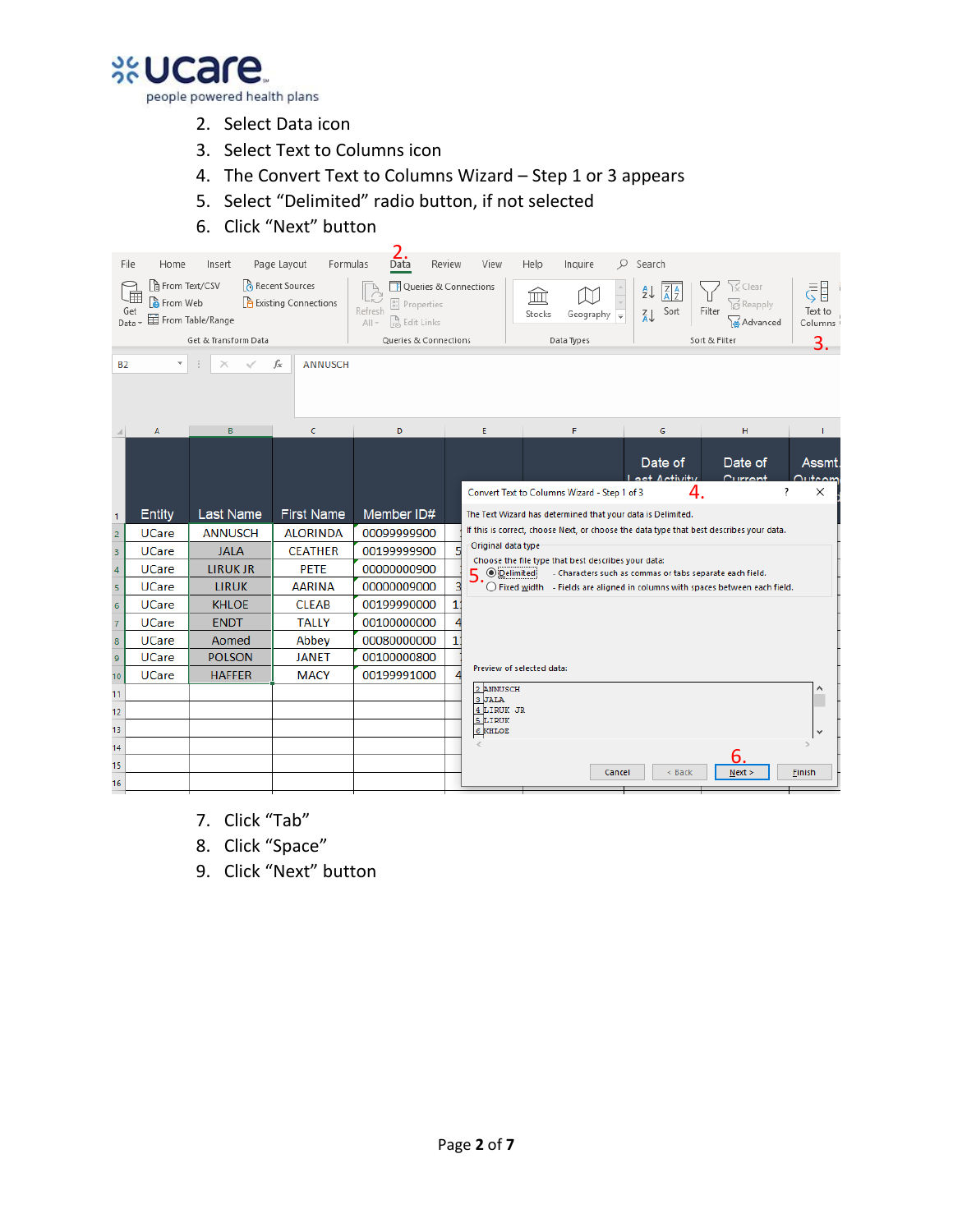

people powered health plans

| File<br>Data<br><b>B2</b> | Home<br>From Text/CSV<br><b>A</b> From Web<br>Get | Insert<br>From Table/Range<br>Get & Transform Data | Page Layout<br>Formulas<br>Recent Sources<br><b>A</b> Existing Connections<br>fx<br><b>ANNUSCH</b> | Data<br>Queries & Connections<br><sup>B:</sup> Properties<br>Refresh<br>$\mathbb{R}$ Edit Links<br>$All -$<br><b>Queries &amp; Connections</b> | Review         | View                   | Help<br>ím<br>Stocks | Inquire<br>Geography $\sqrt{\pi}$<br>Data Types | $\circ$<br>Search<br>$\frac{A}{2}$<br>Sort<br>$rac{7}{4}$ | $\overline{\mathcal{R}}$ Clear<br><b>Reapply</b><br>Filter<br>Advanced<br>Sort & Filter           | (『<br>Text to<br>Columns                |
|---------------------------|---------------------------------------------------|----------------------------------------------------|----------------------------------------------------------------------------------------------------|------------------------------------------------------------------------------------------------------------------------------------------------|----------------|------------------------|----------------------|-------------------------------------------------|-----------------------------------------------------------|---------------------------------------------------------------------------------------------------|-----------------------------------------|
|                           | $\overline{A}$                                    | B                                                  | c                                                                                                  | D                                                                                                                                              |                | E                      |                      | F                                               | G                                                         | H                                                                                                 |                                         |
|                           |                                                   |                                                    |                                                                                                    |                                                                                                                                                |                |                        |                      | Convert Text to Columns Wizard - Step 2 of 3    | Date of<br>act Antivity                                   | Date of<br>$C$ urront                                                                             | <b>Assmt</b><br><b>Outcom</b><br>X<br>7 |
| $\mathbf{1}$              | Entity                                            | <b>Last Name</b>                                   | <b>First Name</b>                                                                                  | Member ID#                                                                                                                                     |                | in the preview below.  |                      |                                                 |                                                           | This screen lets you set the delimiters your data contains. You can see how your text is affected |                                         |
| $\overline{c}$            | <b>UCare</b>                                      | <b>ANNUSCH</b>                                     | <b>ALORINDA</b>                                                                                    | 00099999900                                                                                                                                    |                | <b>Delimiters</b>      |                      |                                                 |                                                           |                                                                                                   |                                         |
| 3                         | <b>UCare</b>                                      | <b>JAIA</b>                                        | <b>CEATHER</b>                                                                                     | 00199999900                                                                                                                                    |                | $\sqrt{1}$ Tab         |                      |                                                 |                                                           |                                                                                                   |                                         |
| 4                         | <b>UCare</b>                                      | <b>LIRUK JR</b>                                    | <b>PETE</b>                                                                                        | 00000000900                                                                                                                                    |                | Semicolon              |                      |                                                 | $\sqrt{ }$ Treat consecutive delimiters as one            |                                                                                                   |                                         |
| 5                         | <b>UCare</b>                                      | <b>LIRUK</b>                                       | <b>AARINA</b>                                                                                      | 00000009000                                                                                                                                    | $\overline{3}$ | $\Box$ Comma           |                      | <b>Text qualifier:</b>                          |                                                           |                                                                                                   |                                         |
|                           | <b>UCare</b>                                      | <b>KHLOE</b>                                       | <b>CLEAB</b>                                                                                       | 00199990000                                                                                                                                    | $\mathbf{1}$   | $\boxdot$ Space        |                      |                                                 |                                                           |                                                                                                   |                                         |
| $\frac{6}{7}$             | <b>UCare</b>                                      | <b>ENDT</b>                                        | <b>TALLY</b>                                                                                       | 00100000000                                                                                                                                    |                | $\Box$ Other:          |                      |                                                 |                                                           |                                                                                                   |                                         |
| 8                         | <b>UCare</b>                                      | Aomed                                              | Abbey                                                                                              | 00080000000                                                                                                                                    | 1              |                        |                      |                                                 |                                                           |                                                                                                   |                                         |
| 9                         | <b>UCare</b>                                      | <b>POLSON</b>                                      | <b>JANET</b>                                                                                       | 00100000800                                                                                                                                    |                | Data preview           |                      |                                                 |                                                           |                                                                                                   |                                         |
| 10 <sup>10</sup>          | <b>UCare</b>                                      | <b>HAFFER</b>                                      | <b>MACY</b>                                                                                        | 00199991000                                                                                                                                    |                |                        |                      |                                                 |                                                           |                                                                                                   |                                         |
| 11                        |                                                   |                                                    |                                                                                                    |                                                                                                                                                |                | ANNUSCH<br><b>JALA</b> |                      |                                                 |                                                           |                                                                                                   | ۸                                       |
| 12                        |                                                   |                                                    |                                                                                                    |                                                                                                                                                |                | LIRUK<br>JR.<br>LIRUK  |                      |                                                 |                                                           |                                                                                                   |                                         |
| 13                        |                                                   |                                                    |                                                                                                    |                                                                                                                                                |                | KHLOE                  |                      |                                                 |                                                           |                                                                                                   | v                                       |
| 14                        |                                                   |                                                    |                                                                                                    |                                                                                                                                                |                | ₹                      |                      |                                                 |                                                           | 9                                                                                                 |                                         |
| 15                        |                                                   |                                                    |                                                                                                    |                                                                                                                                                |                |                        |                      | Cancel                                          | < Back                                                    | Next >                                                                                            | Finish                                  |
| 16                        |                                                   |                                                    |                                                                                                    |                                                                                                                                                |                |                        |                      |                                                 |                                                           |                                                                                                   |                                         |
| 17                        |                                                   |                                                    |                                                                                                    |                                                                                                                                                |                |                        |                      |                                                 |                                                           |                                                                                                   |                                         |

10. Click the second column (highlight the column black) 11. Click "do not import column (skip)" radio button 12. Click "Finish" button

|                         | File<br>Home                                        | Insert                                     | Page Layout<br>Formulas                         | Data                                                                                                               | Review         | View                                                             | Help                        | Inquire                 | Q      | Search                                                 |                         |                                                           |                                         |
|-------------------------|-----------------------------------------------------|--------------------------------------------|-------------------------------------------------|--------------------------------------------------------------------------------------------------------------------|----------------|------------------------------------------------------------------|-----------------------------|-------------------------|--------|--------------------------------------------------------|-------------------------|-----------------------------------------------------------|-----------------------------------------|
| Data                    | From Text/CSV<br>……<br><b>&amp;</b> From Web<br>Get | 目 From Table/Range<br>Get & Transform Data | Recent Sources<br><b>P</b> Existing Connections | Queries & Connections<br><sup>2</sup> : Properties<br>Refresh<br>R, Edit Links<br>$All -$<br>Queries & Connections |                |                                                                  | ΊШΙ<br>Stocks<br>Data Types | Geography $\frac{1}{x}$ |        | ₹↓<br>$rac{7}{4}$ $rac{4}{2}$<br>Sort<br>$\frac{7}{4}$ | Filter<br>Sort & Filter | $\sqrt{2}$ Clear<br><b>P</b> Reapply<br>Advanced          | E<br>Text to<br>Columns i               |
|                         |                                                     |                                            |                                                 |                                                                                                                    |                |                                                                  |                             |                         |        |                                                        |                         |                                                           |                                         |
| <b>B2</b>               |                                                     |                                            | fx<br><b>ANNUSCH</b>                            |                                                                                                                    |                |                                                                  |                             |                         |        |                                                        |                         |                                                           |                                         |
|                         | A                                                   | В                                          | c                                               | D                                                                                                                  |                | E                                                                |                             | F                       |        | G                                                      |                         | H                                                         |                                         |
|                         |                                                     |                                            |                                                 |                                                                                                                    |                | Convert Text to Columns Wizard - Step 3 of 3                     |                             |                         |        | Date of<br>aet Activity                                |                         | Date of<br>Current                                        | <b>Assmt</b><br>Outcom<br>$\times$<br>7 |
| $\mathbf{1}$            | Entity                                              | <b>Last Name</b>                           | <b>First Name</b>                               | Member ID#                                                                                                         |                | This screen lets you select each column and set the Data Format. |                             |                         |        |                                                        |                         |                                                           |                                         |
|                         | <b>UCare</b>                                        | <b>ANNUSCH</b>                             | <b>ALORINDA</b>                                 | 00099999900                                                                                                        |                | Column data format                                               |                             |                         |        |                                                        |                         |                                                           |                                         |
| $\frac{2}{3}$           | <b>UCare</b>                                        | <b>JALA</b>                                | <b>CEATHER</b>                                  | 00199999900                                                                                                        |                | ◯ General                                                        |                             |                         |        |                                                        |                         | 'General' converts numeric values to numbers, date values |                                         |
| $\frac{4}{1}$           | <b>UCare</b>                                        | <b>LIRUK JR</b>                            | <b>PETE</b>                                     | 00000000900                                                                                                        |                | $\bigcirc$ Text<br>◯ Date:                                       | <b>MDY</b>                  | $\checkmark$            |        | to dates, and all remaining values to text.            |                         | Advanced                                                  |                                         |
| $\overline{\mathbf{5}}$ | <b>UCare</b>                                        | <b>LIRUK</b>                               | <b>AARINA</b>                                   | 00000009000                                                                                                        |                | ◉ Do not import column (skip)                                    |                             |                         | 11.    |                                                        |                         |                                                           |                                         |
| $\overline{6}$          | <b>UCare</b>                                        | <b>KHLOE</b>                               | <b>CLEAB</b>                                    | 00199990000                                                                                                        | $1^{\circ}$    |                                                                  |                             |                         |        |                                                        |                         |                                                           |                                         |
| $\frac{1}{7}$           | <b>UCare</b>                                        | <b>ENDT</b>                                | <b>TALLY</b>                                    | 00100000000                                                                                                        |                | Destination:                                                     | <b>SBS2</b>                 |                         |        |                                                        |                         |                                                           | 土                                       |
| 8                       | <b>UCare</b>                                        | Aomed                                      | Abbey                                           | 00080000000                                                                                                        | 1 <sup>1</sup> |                                                                  |                             |                         |        |                                                        |                         |                                                           |                                         |
| 9                       | <b>UCare</b>                                        | <b>POLSON</b>                              | <b>JANET</b>                                    | 00100000800                                                                                                        |                | Data preview                                                     |                             |                         |        |                                                        |                         |                                                           |                                         |
| 10                      | <b>UCare</b>                                        | <b>HAFFER</b>                              | <b>MACY</b>                                     | 00199991000                                                                                                        |                |                                                                  | General Skip Column         |                         | 10.    |                                                        |                         |                                                           |                                         |
| 11                      |                                                     |                                            |                                                 |                                                                                                                    |                | ANNUSCH<br><b>JALA</b>                                           |                             |                         |        |                                                        |                         |                                                           | $\hat{\phantom{a}}$                     |
| 12                      |                                                     |                                            |                                                 |                                                                                                                    |                | LIRUK<br>JR<br>LIRUK                                             |                             |                         |        |                                                        |                         |                                                           |                                         |
| 13                      |                                                     |                                            |                                                 |                                                                                                                    |                | KHLOE                                                            |                             |                         |        |                                                        |                         |                                                           |                                         |
| 14                      |                                                     |                                            |                                                 |                                                                                                                    |                | $\left\langle \quad \right\rangle$                               |                             |                         |        |                                                        |                         |                                                           |                                         |
| 15<br>16                |                                                     |                                            |                                                 |                                                                                                                    |                |                                                                  |                             |                         | Cancel | < Back                                                 |                         | Next >                                                    | <b>Finish</b>                           |
| L.                      |                                                     |                                            |                                                 |                                                                                                                    |                |                                                                  |                             |                         |        |                                                        |                         |                                                           |                                         |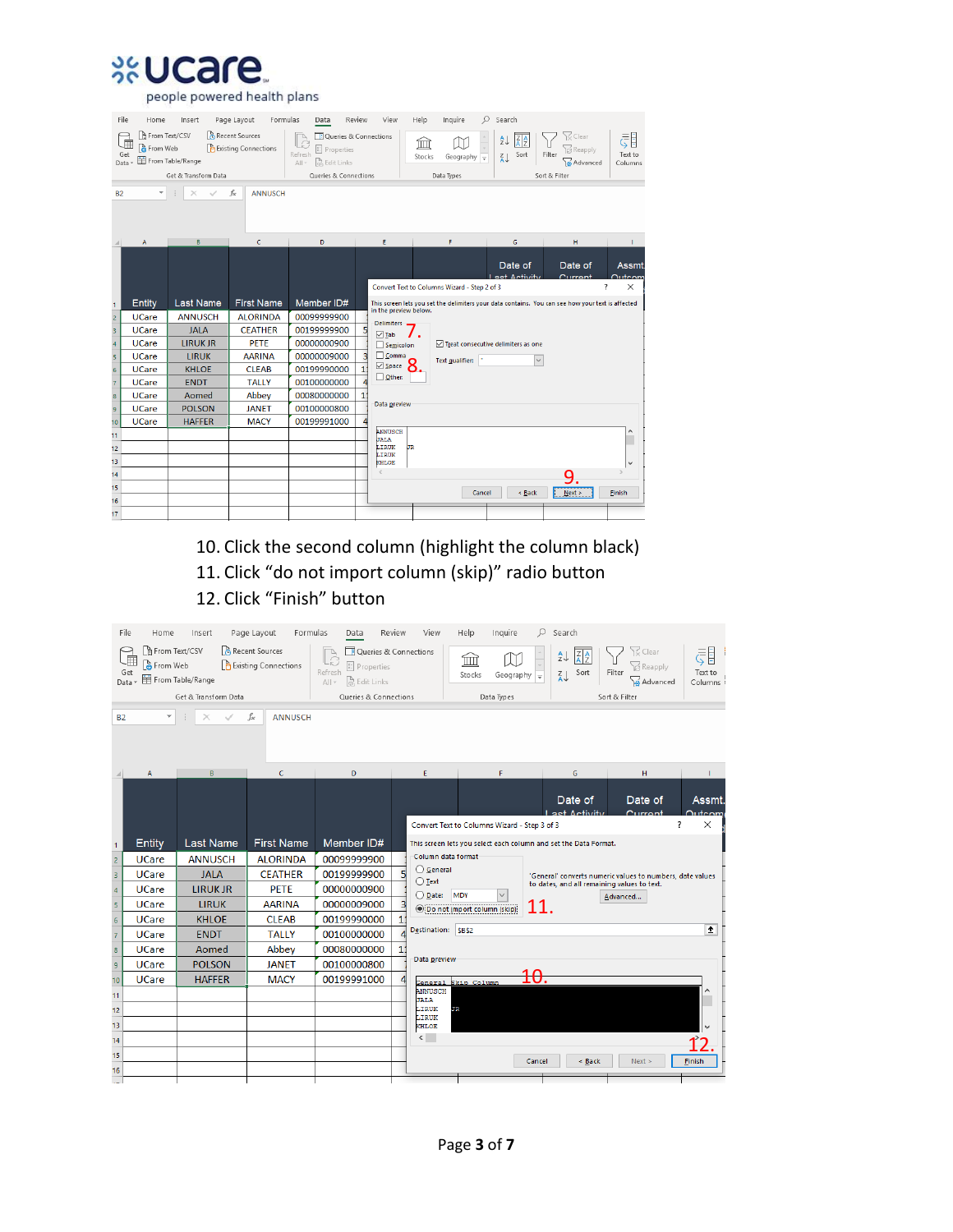%Ucare people powered health plans

## 13. Extra space and "JR" have been removed

|     | <b>B2</b>      | ÷             | $\times$<br>$\checkmark$ | fx<br><b>ANNUSCH</b> |             |
|-----|----------------|---------------|--------------------------|----------------------|-------------|
|     |                |               |                          |                      |             |
|     |                | A             | B                        | c                    | D           |
|     |                |               |                          |                      |             |
|     | 1              | <b>Entity</b> | Last Name                | <b>First Name</b>    | Member ID#  |
|     | $\overline{2}$ | <b>UCare</b>  | <b>ANNUSCH</b>           | <b>ALORINDA</b>      | 00099999900 |
|     | В              | <b>UCare</b>  | JALA                     | <b>CEATHER</b>       | 00199999900 |
|     | 4              | UCare 1       | <b>LIRUK</b>             | <b>PETE</b>          | 00000000900 |
| 13. |                | <b>UCare</b>  | <b>LIRUK</b>             | <b>AARINA</b>        | 00000009000 |
|     |                | <b>UCare</b>  | <b>KHLOE</b>             | <b>CLEAB</b>         | 00199990000 |
|     | $\overline{7}$ | UCare         | <b>ENDT</b>              | <b>TALLY</b>         | 00100000000 |
|     | 8              | <b>UCare</b>  | Aomed                    | Abbey                | 00080000000 |
|     | 9              | <b>UCare</b>  | <b>POLSON</b>            | <b>JANET</b>         | 00100000800 |
|     | 10             | <b>UCare</b>  | <b>HAFFER</b>            | MACY                 | 00199991000 |
|     | 11             |               |                          |                      |             |
|     | 12             |               |                          |                      |             |

14. Column C (First Name) repeat the steps above

15. Column D (Member ID#) repeat steps 2 through 4 above then go to step 16

| D <sub>2</sub> | $\overline{\phantom{a}}$ | $\checkmark$<br>$\times$ | fx<br>00099999900      |                                   | <b>Extra space</b><br>after the zero<br>"በ" |
|----------------|--------------------------|--------------------------|------------------------|-----------------------------------|---------------------------------------------|
| 1              | A<br><b>Entity</b>       | B<br>Last Name           | C<br><b>First Name</b> | D<br>Member ID#                   |                                             |
| $\overline{2}$ | <b>UCare</b>             | <b>ANNUSCH</b>           | <b>ALORINDA</b>        | 00099999900                       |                                             |
| 3.             | <b>UCare</b>             | JALA                     | <b>CEATHER</b>         | 001999<br>Enter 11-d              |                                             |
| 4              | <b>UCare</b>             | <b>LIRUK</b>             | <b>PETE</b>            | Member I.<br>000000<br>(add 00 in |                                             |
| 5              | <b>UCare</b>             | <b>LIRUK</b>             | AARINA                 | 001999                            |                                             |
| 6              | <b>UCare</b>             | <b>KHLOE</b>             | <b>CLEAB</b>           | 00199990000                       |                                             |
| $\overline{7}$ | <b>UCare</b>             | <b>ENDT</b>              | <b>TALLY</b>           | 00100000000                       |                                             |
| 8              | <b>UCare</b>             | Aomed                    | Abbey                  | 00080000000                       |                                             |
| 9              | <b>UCare</b>             | <b>POLSON</b>            | <b>JANET</b>           | 00100000800                       |                                             |
| 10             | <b>UCare</b>             | <b>HAFFER</b>            | <b>MACY</b>            | 00199991000                       |                                             |
| 11             |                          |                          |                        |                                   |                                             |
| 12             |                          |                          |                        |                                   |                                             |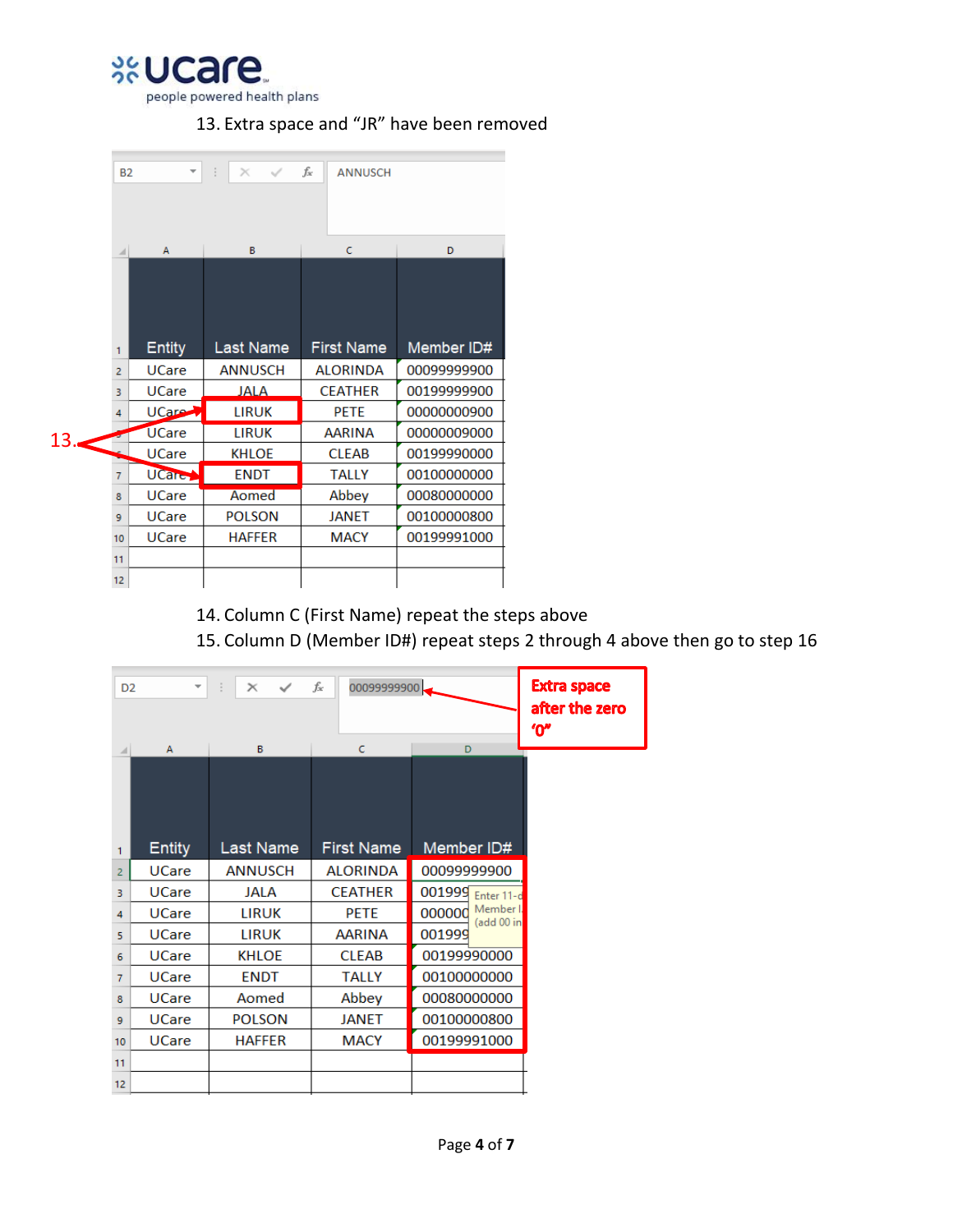**xvcare** people powered health plans

## 16. Select "Fixed width" radio button 17. Click "Next" button

| Data<br>D <sub>2</sub> | File<br>Home<br>From Text/CSV<br>From Web<br>Get | Insert<br>From Table/Range<br>Get & Transform Data | Formulas<br>Page Layout<br>Recent Sources<br><b>A</b> Existing Connections<br>00099999900<br>£ | Data<br>Queries & Connections<br><sup>8</sup> : Properties<br>Refresh<br>e. Edit Links<br>$All -$<br>Queries & Connections | Review       | View<br>Help<br>ím<br>Stocks | Inquire<br>Geography $\equiv$<br>Data Types                 | $O$ Search<br>₹↓<br>Sort<br>$\frac{z}{A}$                | √ Clear<br><b>Reapply</b><br>Filter<br>Advanced<br>Sort & Filter                        | E<br>Text to<br>Columns |
|------------------------|--------------------------------------------------|----------------------------------------------------|------------------------------------------------------------------------------------------------|----------------------------------------------------------------------------------------------------------------------------|--------------|------------------------------|-------------------------------------------------------------|----------------------------------------------------------|-----------------------------------------------------------------------------------------|-------------------------|
|                        | A                                                | B                                                  | c                                                                                              | D                                                                                                                          |              | Ė                            | F                                                           | G                                                        | н                                                                                       |                         |
|                        |                                                  |                                                    |                                                                                                |                                                                                                                            |              |                              |                                                             | Date of<br><b>Last Activity</b>                          | Date of<br>Current                                                                      | <b>Assmt</b><br>Outcom  |
| $\mathbf{1}$           | Entity                                           | Last Name                                          | <b>First Name</b>                                                                              | Member ID#                                                                                                                 |              |                              | Convert Text to Columns Wizard - Step 1 of 3                |                                                          |                                                                                         | ×                       |
| $\overline{2}$         | <b>UCare</b>                                     | <b>ANNUSCH</b>                                     | <b>ALORINDA</b>                                                                                | 00099999900                                                                                                                |              |                              | The Text Wizard has determined that your data is Delimited. |                                                          |                                                                                         |                         |
| 3                      | <b>UCare</b>                                     | <b>JALA</b>                                        | <b>CEATHER</b>                                                                                 | 001999 Enter 11-digit                                                                                                      |              |                              |                                                             |                                                          | If this is correct, choose Next, or choose the data type that best describes your data. |                         |
| $\overline{4}$         | <b>UCare</b>                                     | <b>LIRUK</b>                                       | PETE                                                                                           | Member I.D. #<br>000000<br>(add 00 in fron                                                                                 |              | Original data type           | Choose the file type that best describes your data:         |                                                          |                                                                                         |                         |
| 5                      | <b>UCare</b>                                     | <b>LIRUK</b>                                       | <b>AARINA</b>                                                                                  | 001999                                                                                                                     |              | $\bigcirc$ Delimited         |                                                             | - Characters such as commas or tabs separate each field. |                                                                                         |                         |
| 6                      | <b>UCare</b>                                     | <b>KHLOE</b>                                       | <b>CLEAB</b>                                                                                   | 00199990000                                                                                                                | $\mathbf{1}$ | ● Fixed width                |                                                             |                                                          | - Fields are aligned in columns with spaces between each field.                         |                         |
| $\overline{7}$         | <b>UCare</b>                                     | <b>ENDT</b>                                        | <b>TALLY</b>                                                                                   | 00100000000                                                                                                                |              | 16.                          |                                                             |                                                          |                                                                                         |                         |
| $\delta$               | <b>UCare</b>                                     | Aomed                                              | Abbey                                                                                          | 00080000000                                                                                                                |              |                              |                                                             |                                                          |                                                                                         |                         |
| 9                      | <b>UCare</b>                                     | <b>POLSON</b>                                      | <b>JANET</b>                                                                                   | 00100000800                                                                                                                |              |                              |                                                             |                                                          |                                                                                         |                         |
| 10                     | <b>UCare</b>                                     | <b>HAFFER</b>                                      | <b>MACY</b>                                                                                    | 00199991000                                                                                                                |              | Preview of selected data:    |                                                             |                                                          |                                                                                         |                         |
| 11                     |                                                  |                                                    |                                                                                                |                                                                                                                            |              | 00099999900                  |                                                             |                                                          |                                                                                         |                         |
| 12                     |                                                  |                                                    |                                                                                                |                                                                                                                            |              | 0199999900                   |                                                             |                                                          |                                                                                         |                         |
| 13                     |                                                  |                                                    |                                                                                                |                                                                                                                            |              | 10000000900<br>0000999000    |                                                             |                                                          |                                                                                         |                         |
| 14                     |                                                  |                                                    |                                                                                                |                                                                                                                            |              | 600199990000                 |                                                             |                                                          |                                                                                         |                         |
| 15                     |                                                  |                                                    |                                                                                                |                                                                                                                            |              |                              |                                                             |                                                          |                                                                                         |                         |
| 16                     |                                                  |                                                    |                                                                                                |                                                                                                                            |              |                              | Cancel                                                      | < Back                                                   | Next                                                                                    | Finish                  |
| 17                     |                                                  |                                                    |                                                                                                |                                                                                                                            |              |                              |                                                             |                                                          |                                                                                         |                         |

18. Click in the "Data Preview" pane to create a break line, after the last digit 19. Click "Next" button

| File           | Home                                              | Insert               | Page Layout<br>Formulas                         | Data                                                                                               | Review       | View                       | Help<br>Inquire                                                                                             | O<br>Search                                            |                                                   |                                   |
|----------------|---------------------------------------------------|----------------------|-------------------------------------------------|----------------------------------------------------------------------------------------------------|--------------|----------------------------|-------------------------------------------------------------------------------------------------------------|--------------------------------------------------------|---------------------------------------------------|-----------------------------------|
| Data           | Fi From Text/CSV<br>届<br><b>A</b> From Web<br>Get | From Table/Range     | Recent Sources<br><b>A</b> Existing Connections | Queries & Connections<br><sup>a:</sup> Properties<br>Refresh<br>$\mathbb{R}$ Edit Links<br>$All -$ |              |                            | ΈШÌ<br>Stocks<br>Geography $\sqrt{2}$                                                                       | $rac{Z}{A}$ $rac{A}{Z}$<br>$\frac{A}{Z}$<br>Sort<br>71 | Clear<br><b>Ici Reapply</b><br>Filter<br>Advanced | ₹Ē<br>Text to<br>Columns          |
|                |                                                   | Get & Transform Data |                                                 | <b>Oueries &amp; Connections</b>                                                                   |              |                            | Data Types                                                                                                  |                                                        | Sort & Filter                                     |                                   |
| D <sub>2</sub> |                                                   |                      | fx<br>00099999900                               |                                                                                                    |              |                            |                                                                                                             |                                                        |                                                   |                                   |
|                |                                                   |                      |                                                 |                                                                                                    |              |                            |                                                                                                             |                                                        |                                                   |                                   |
|                | A                                                 | в                    | c.                                              | D                                                                                                  |              | E.                         | F                                                                                                           | G                                                      | H                                                 | T.                                |
|                |                                                   |                      |                                                 |                                                                                                    |              |                            |                                                                                                             | Date of<br><b>Last Activity</b>                        | Date of<br>Current                                | Assmt.<br>Outcom<br>$\sim$ $\sim$ |
| $\mathbf{1}$   | Entity                                            | <b>Last Name</b>     | <b>First Name</b>                               | Member ID#                                                                                         |              |                            | Convert Text to Columns Wizard - Step 2 of 3                                                                |                                                        |                                                   | $\times$                          |
| $\overline{2}$ | <b>UCare</b>                                      | <b>ANNUSCH</b>       | <b>ALORINDA</b>                                 | 00099999900                                                                                        |              |                            | This screen lets you set field widths (column breaks).                                                      |                                                        |                                                   |                                   |
| 3              | <b>UCare</b>                                      | <b>JALA</b>          | <b>CEATHER</b>                                  | 001999 Enter 11-digit                                                                              |              |                            | Lines with arrows signify a column break.                                                                   |                                                        |                                                   |                                   |
| $\overline{4}$ | <b>UCare</b>                                      | <b>LIRUK</b>         | PETE                                            | Member I.D. #<br>000000<br>(add 00 in fron                                                         |              |                            | To CREATE a break line, click at the desired position.<br>To DELETE a break line, double click on the line. |                                                        |                                                   |                                   |
| 5              | <b>UCare</b>                                      | <b>LIRUK</b>         | <b>AARINA</b>                                   | 001999                                                                                             |              |                            | To MOVE a break line, click and drag it.                                                                    |                                                        |                                                   |                                   |
| 6              | <b>UCare</b>                                      | <b>KHLOE</b>         | <b>CLEAB</b>                                    | 00199990000                                                                                        | $\mathbf{1}$ |                            |                                                                                                             |                                                        |                                                   |                                   |
| $\overline{7}$ | <b>UCare</b>                                      | <b>ENDT</b>          | <b>TALLY</b>                                    | 00100000000                                                                                        |              |                            |                                                                                                             |                                                        |                                                   |                                   |
| $\overline{8}$ | <b>UCare</b>                                      | Aomed                | Abbey                                           | 00080000000                                                                                        | $\mathbf{1}$ |                            |                                                                                                             |                                                        |                                                   |                                   |
| 9              | <b>UCare</b>                                      | <b>POLSON</b>        | <b>JANFT</b>                                    | 00100000800                                                                                        |              | Data preview               |                                                                                                             |                                                        |                                                   |                                   |
| 10             | <b>UCare</b>                                      | <b>HAFFER</b>        | <b>MACY</b>                                     | 00199991000                                                                                        |              |                            | 20<br>10                                                                                                    | 40                                                     | 50                                                | 60                                |
| 11             |                                                   |                      |                                                 |                                                                                                    |              | booseseeood                |                                                                                                             |                                                        |                                                   |                                   |
| 12             |                                                   |                      |                                                 |                                                                                                    |              | 00199999900                | -18.                                                                                                        |                                                        |                                                   |                                   |
| 13             |                                                   |                      |                                                 |                                                                                                    |              | 00000000900<br>00199990000 |                                                                                                             |                                                        |                                                   |                                   |
| 14             |                                                   |                      |                                                 |                                                                                                    |              | 00199990000                |                                                                                                             |                                                        |                                                   | k.                                |
| 15             |                                                   |                      |                                                 |                                                                                                    |              | z                          |                                                                                                             |                                                        |                                                   |                                   |
| 16             |                                                   |                      |                                                 |                                                                                                    |              |                            |                                                                                                             | < Back<br>Cancel                                       | Next >                                            | Finish                            |
| 17             |                                                   |                      |                                                 |                                                                                                    |              |                            |                                                                                                             |                                                        |                                                   |                                   |

- 20. Click the first column (highlights the column black)
- 21. Click "Text" radio button to retain the leading zeros
- 22. Click the second column (highlights the column black)
- 23. Click "do not import column (skip)" radio button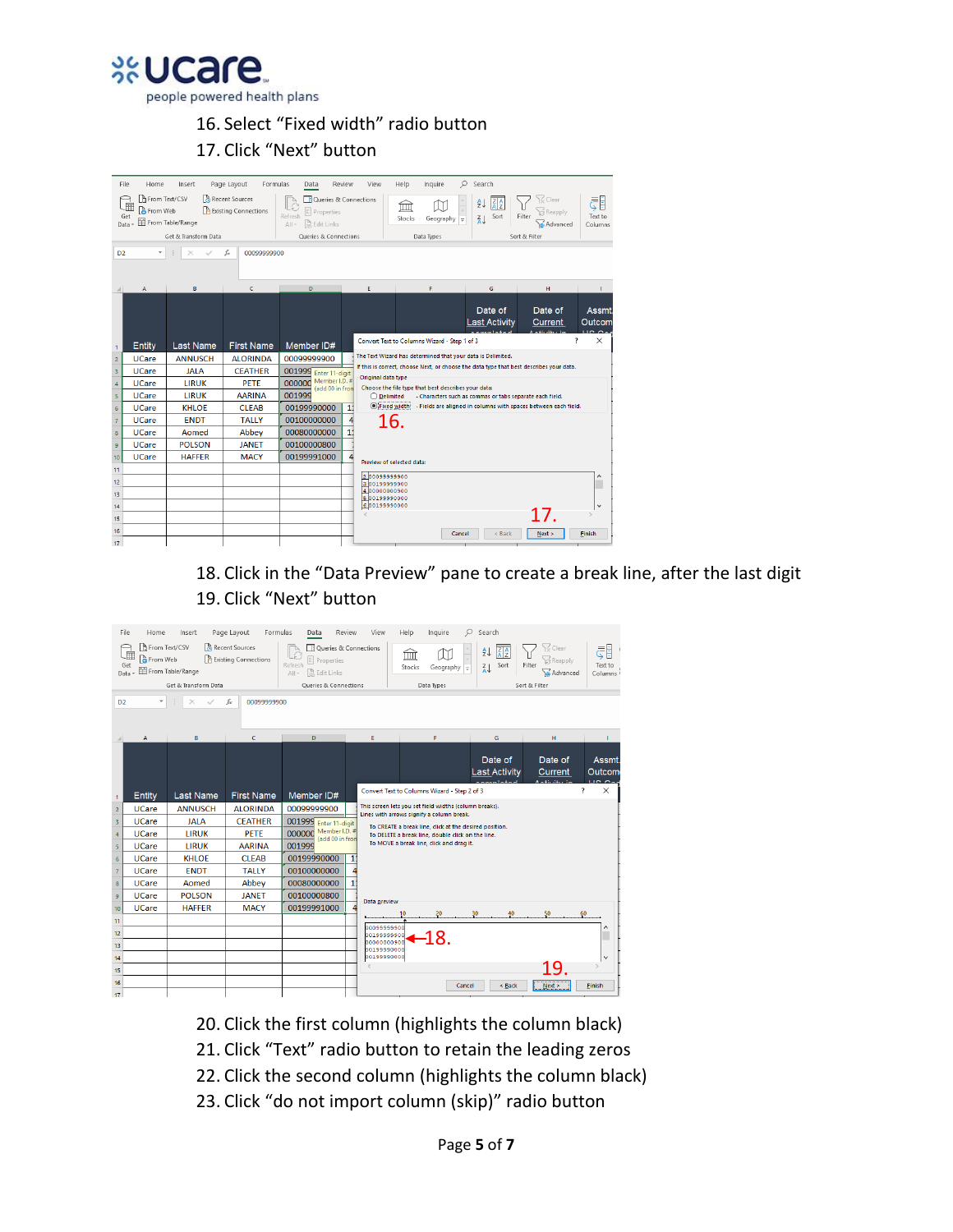

24. Click "Finish" button

25. Extra space has been removed and retained the leading zeros

|                 | AutoSave (O Off)                 | $\cup$ .<br>原                            | Р×<br>⋒<br>÷                                    |                                                                                                                   |                                   |                                                   |                                                                                                          | Training Material Log.xlsx - Excel                               |                              |
|-----------------|----------------------------------|------------------------------------------|-------------------------------------------------|-------------------------------------------------------------------------------------------------------------------|-----------------------------------|---------------------------------------------------|----------------------------------------------------------------------------------------------------------|------------------------------------------------------------------|------------------------------|
| File            | Home                             | Insert                                   | Page Layout<br>Formulas                         | Data                                                                                                              | Review<br>View                    | Help<br>Inquire                                   | Ω<br>Search                                                                                              |                                                                  |                              |
| Get<br>Data     | □ From Text/CSV<br>屏<br>From Web | From Table/Range<br>Get & Transform Data | Recent Sources<br><b>B</b> Existing Connections | Queries & Connections<br><sup>B:</sup> Properties<br>Refresh<br>a, Edit Links<br>$All -$<br>Queries & Connections |                                   | ÍΠÌ<br>Stocks<br>Geography $\equiv$<br>Data Types | āl<br>21<br>Sort<br>$rac{7}{4}$                                                                          | $C$ Clear<br>าะร์ Reapply<br>Filter<br>Advanced<br>Sort & Filter | ŧ<br>₹<br>Text to<br>Columns |
|                 |                                  |                                          |                                                 |                                                                                                                   |                                   |                                                   |                                                                                                          |                                                                  |                              |
| D <sub>2</sub>  | ٠                                |                                          | fx<br>00099999900                               |                                                                                                                   |                                   |                                                   |                                                                                                          |                                                                  |                              |
|                 | A                                | B                                        | C.                                              | $\mathbf{D}$                                                                                                      | E                                 | F.                                                | G                                                                                                        | H                                                                |                              |
|                 |                                  |                                          |                                                 |                                                                                                                   |                                   |                                                   | Date of<br><b>Last Activity</b>                                                                          | Date of<br>Current                                               | <b>Assmt</b><br>Outcom       |
| $\mathbf{1}$    | Entity                           | <b>Last Name</b>                         | <b>First Name</b>                               | Member ID#                                                                                                        |                                   | Convert Text to Columns Wizard - Step 3 of 3      |                                                                                                          | 7                                                                | ×                            |
| $\overline{2}$  | <b>UCare</b>                     | <b>ANNUSCH</b>                           | <b>ALORINDA</b>                                 | 00099999900                                                                                                       |                                   |                                                   | This screen lets you select each column and set the Data Format.                                         |                                                                  |                              |
| 3               | <b>UCare</b>                     | <b>JALA</b>                              | <b>CEATHER</b>                                  | 001999 Enter 11-digit                                                                                             | Column data format<br>$O$ General |                                                   |                                                                                                          |                                                                  |                              |
| $\overline{4}$  | <b>UCare</b>                     | <b>LIRUK</b>                             | PETE                                            | Member I.D. #<br>000000<br>(add 00 in fron                                                                        | $O$ Text                          |                                                   | 'General' converts numeric values to numbers, date values<br>to dates, and all remaining values to text. |                                                                  |                              |
| 5               | <b>UCare</b>                     | <b>TIRUK</b>                             | <b>AARINA</b>                                   | 001999                                                                                                            | ◯ Date:                           | <b>MDY</b>                                        |                                                                                                          | Advanced                                                         |                              |
| $6\overline{6}$ | <b>UCare</b>                     | <b>KHLOE</b>                             | <b>CLEAB</b>                                    | 00199990000                                                                                                       | $1^{\circ}$                       | ◉ Do not import column (skip)                     |                                                                                                          |                                                                  |                              |
| $\overline{7}$  | <b>UCare</b>                     | <b>ENDT</b>                              | <b>TALLY</b>                                    | 00100000000                                                                                                       | ₫<br>Destination SDS2             |                                                   |                                                                                                          |                                                                  | 杢                            |
| 8               | <b>UCare</b>                     | Aomed                                    | Abbey                                           | 00080000000                                                                                                       | 11                                |                                                   |                                                                                                          |                                                                  |                              |
| 9               | <b>UCare</b>                     | <b>POLSON</b>                            | <b>JANFT</b>                                    | 00100000800                                                                                                       | Data preview                      |                                                   |                                                                                                          |                                                                  |                              |
| 10              | <b>UCare</b>                     | <b>HAFFER</b>                            | <b>MACY</b>                                     | 00199991000                                                                                                       |                                   |                                                   |                                                                                                          |                                                                  |                              |
| 11              |                                  |                                          |                                                 |                                                                                                                   | Text.<br>0009999900               | Skip Column                                       |                                                                                                          |                                                                  |                              |
| 12              |                                  |                                          |                                                 |                                                                                                                   | 00009009900                       |                                                   |                                                                                                          |                                                                  |                              |
| 13              |                                  |                                          |                                                 |                                                                                                                   | 0000 0 0900<br>00199990000        |                                                   |                                                                                                          |                                                                  |                              |
| 14              |                                  |                                          |                                                 |                                                                                                                   | 00199990000                       |                                                   |                                                                                                          |                                                                  |                              |
| 15              |                                  |                                          |                                                 |                                                                                                                   | $\leq$                            |                                                   |                                                                                                          |                                                                  |                              |
| 16              |                                  |                                          |                                                 |                                                                                                                   |                                   |                                                   | Cancel<br>< Back                                                                                         | Next >                                                           | Finish                       |
| 17              |                                  |                                          |                                                 |                                                                                                                   |                                   |                                                   |                                                                                                          |                                                                  |                              |

26. Columns E (DOB), G (Date of Last Activity completed in 2019) & H (Date of Current Activity in 2020) repeat steps 2 through 9 above then go to step 27

| E <sub>2</sub> | $\overline{\mathbf{v}}$ | ÷<br>$\times$<br>$\checkmark$ | fx                | 01/04/1950<br>$\epsilon$ |                  |  |  |  |  |
|----------------|-------------------------|-------------------------------|-------------------|--------------------------|------------------|--|--|--|--|
|                | A                       | B                             |                   | D                        | E                |  |  |  |  |
| 1              | <b>Entity</b>           | <b>Last Name</b>              | <b>First Name</b> | Member ID#               | <b>DOB</b>       |  |  |  |  |
| $\overline{2}$ | <b>UCare</b>            | <b>ANNUSCH</b>                | <b>ALORINDA</b>   | 00099999900              | 01/04/1950       |  |  |  |  |
| 3              | <b>UCare</b>            | <b>JALA</b>                   | <b>CEATHER</b>    | 00199999900              | $5/24$ Enter dat |  |  |  |  |
| 4              | <b>UCare</b>            | <b>LIRUK</b>                  | <b>PETE</b>       | 00000000900              | mm/dd/<br>1/1/   |  |  |  |  |
| 5              | <b>UCare</b>            | <b>LIRUK</b>                  | AARINA            | 00199990000              | 3/13/12          |  |  |  |  |
| 6              | <b>UCare</b>            | <b>KHLOE</b>                  | <b>CLEAB</b>      | 00199990000              | 11/14/1978       |  |  |  |  |
| 7              | <b>UCare</b>            | <b>ENDT</b>                   | <b>TALLY</b>      | 00100000000              | 4/12/1977        |  |  |  |  |
| 8              | <b>UCare</b>            | Aomed                         | Abbey             | 00080000000              | 11/11/1958       |  |  |  |  |
| 9              | <b>UCare</b>            | <b>POLSON</b>                 | <b>JANET</b>      | 00100000800              | 7/1/1979         |  |  |  |  |
| 10             | <b>UCare</b>            | <b>HAFFER</b>                 | <b>MACY</b>       | 00199991000              | 4/10/1996        |  |  |  |  |
| 11             |                         |                               |                   |                          |                  |  |  |  |  |
| 12             |                         |                               |                   |                          |                  |  |  |  |  |
|                |                         |                               |                   |                          |                  |  |  |  |  |

27. Click "Date" radio button

28. Click "Finish" button